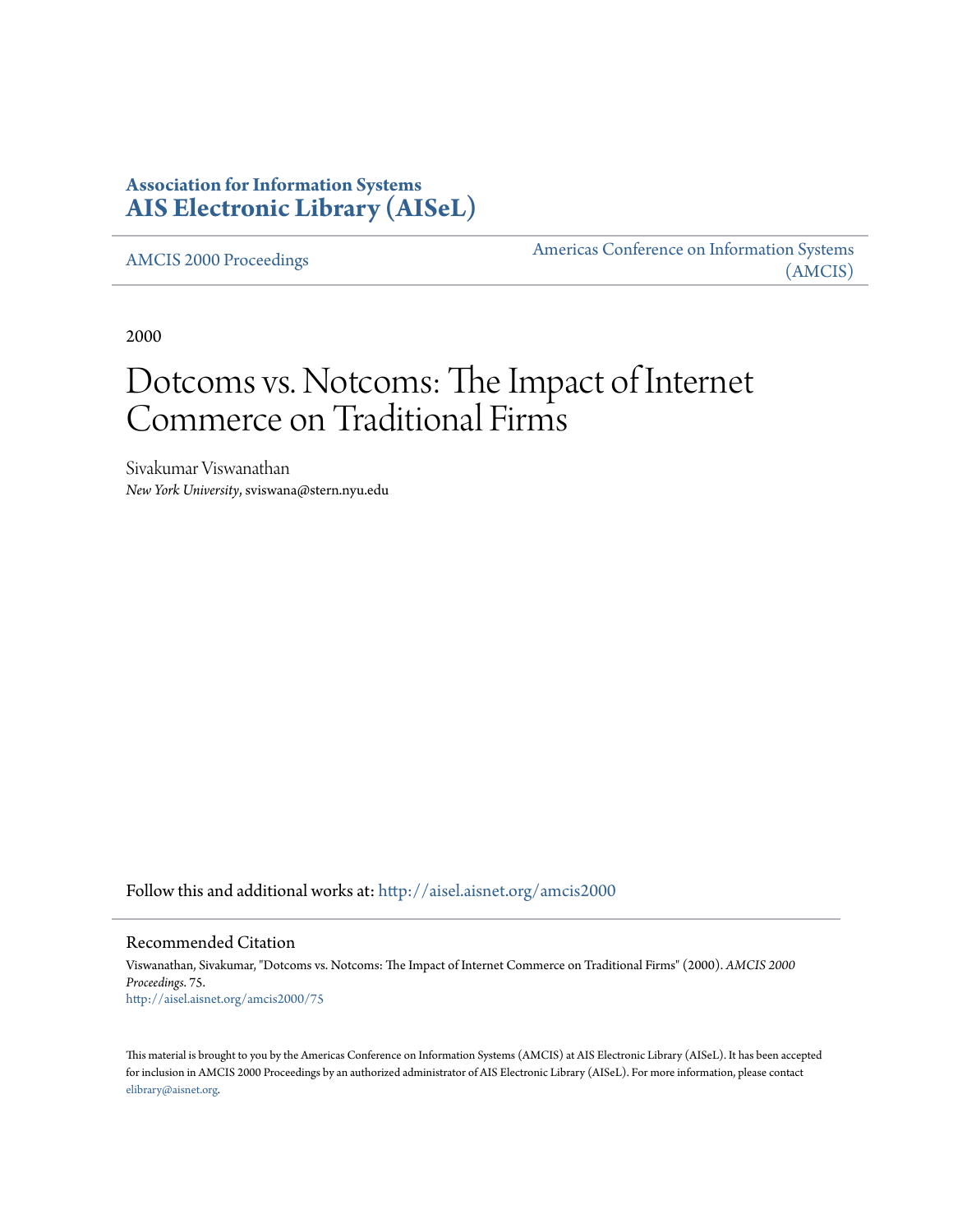## **DOTCOMS vs. NOTCOMS: The Impact of Internet Commerce on Traditional Firms**

Sivakumar Viswanathan, Stern School of Business, New York University, sviswana@stern.nyu.edu

**Keywords:** economic theory, electronic markets, IT adoption, organizational factors, value analysis.

### **Extended Abstract**

The confluence of several factors over the last few years has transformed the Internet from an experimenting ground for technophiles and hobbyists into an important and sophisticated forum for commerce. The Web promises to be not only an effective channel for information dissemination, but also for customer acquisition and retention, relationship management, oneon-one interaction, differentiation, cost reduction, competitive positioning and other such activities that are revolutionizing commerce. Unlike traditional distribution channels, the Web possesses several unique features that not only enable the seamless unbundling of the various functions that distribution channels perform, but also helps to realign these functions and increase efficiency by altering the existing economies of scale and scope. Further, the Web provides a whole new opportunity to rethink the way businesses are conducted and holds the potential for radical changes in the way of new products and services. Despite the growing importance of online commerce, most of what is known about the Web as a channel for commerce is based on anecdotes and exploratory studies. There is no formal understanding of how it would affect the structure and performance of markets, and the rapid pace of technological change makes it difficult to predict any long-term effects. Besides, it is not clear if the Web promises to be an efficient channel for commerce for all categories of products, firms and industries and if it should be used differently from other direct sales and distribution channels. My thesis seeks to address some of these issues.

Before a theory of online commerce can be developed, it is imperative to understand the basic functions of distribution channels and the characteristics of the Web as a technology that makes it suitable for commerce. My thesis begins with a framework that examines the role of the Web as a distribution channel in light of its unique features and integrates the crucial issue of 'channel fit' with a variety of product, firm and industry characteristics, as well as buyer behavior. This framework sets the tone for the three distinct, yet closely related studies that constitute my dissertation. The framework serves as a building block for the two analytical models and is also used to derive testable hypotheses that form an integral part of the empirical study. While the main focus of my dissertation is on electronic commerce and online retailing, my thesis draws

on three streams of research – game-theoretic economic modeling, marketing and consumer behavior, and empirical finance.

**I.** According to recent surveys by Media Metrix and Nielsen, the lists of 50 top online retailing sites read like a 'Who's Who' of land-based retailing. Gap.com, eSchwab, JCPenney.com, Wal-Mart.com and Barnesandnoble.com were among the hybrid firms that made the grade. With more and more traditional firms moving online, online and traditional markets are no longer isolated but strongly influence one another. The fact that online markets coexist with, and compete with firms in traditional markets has been largely overlooked in the research literature. Most of the existing research on electronic commerce (for instance, see Bakos, 1991,1997; Brynjolfsson et al., 1999) that has focused on studying the efficiency of electronic markets, has neglected this strategic interaction between firms operating in the two domains. However, the increasing interaction between online and traditional firms alters the strategic landscape for firms in both domains. In addition the differences between these two domains, sets the stage for interesting dynamics and makes their study compelling.

The first part of my dissertation addresses a serious challenge faced by these traditional firms - the issue of integrating their online strategies with their traditional operations. Since online markets are characterized by severe price competition, traditional firms that move online are forced to match their competitors' prices, and this can conflict with their pricing strategies off-line. Charles Schwab, Barnes & Noble, Wal-Mart, Home Depot and Circuit City are examples of some other firms that have streamlined their traditional operations to be in sync with their online operations. My research seeks to explain how the strategic interaction between online, traditional as well as hybrid firms that have a presence in both markets, impact competitive outcomes in the two markets.

A spatial differentiation model (for instance see, Salop, 1979; Bakos, 1997) is developed to analyze theoretically the dynamic aspects of competition between online, hybrid and traditional firms. The features of the equilibrium configurations and the welfare implications of competition are also analyzed. Preliminary results indicate that the profits of firms in competing channels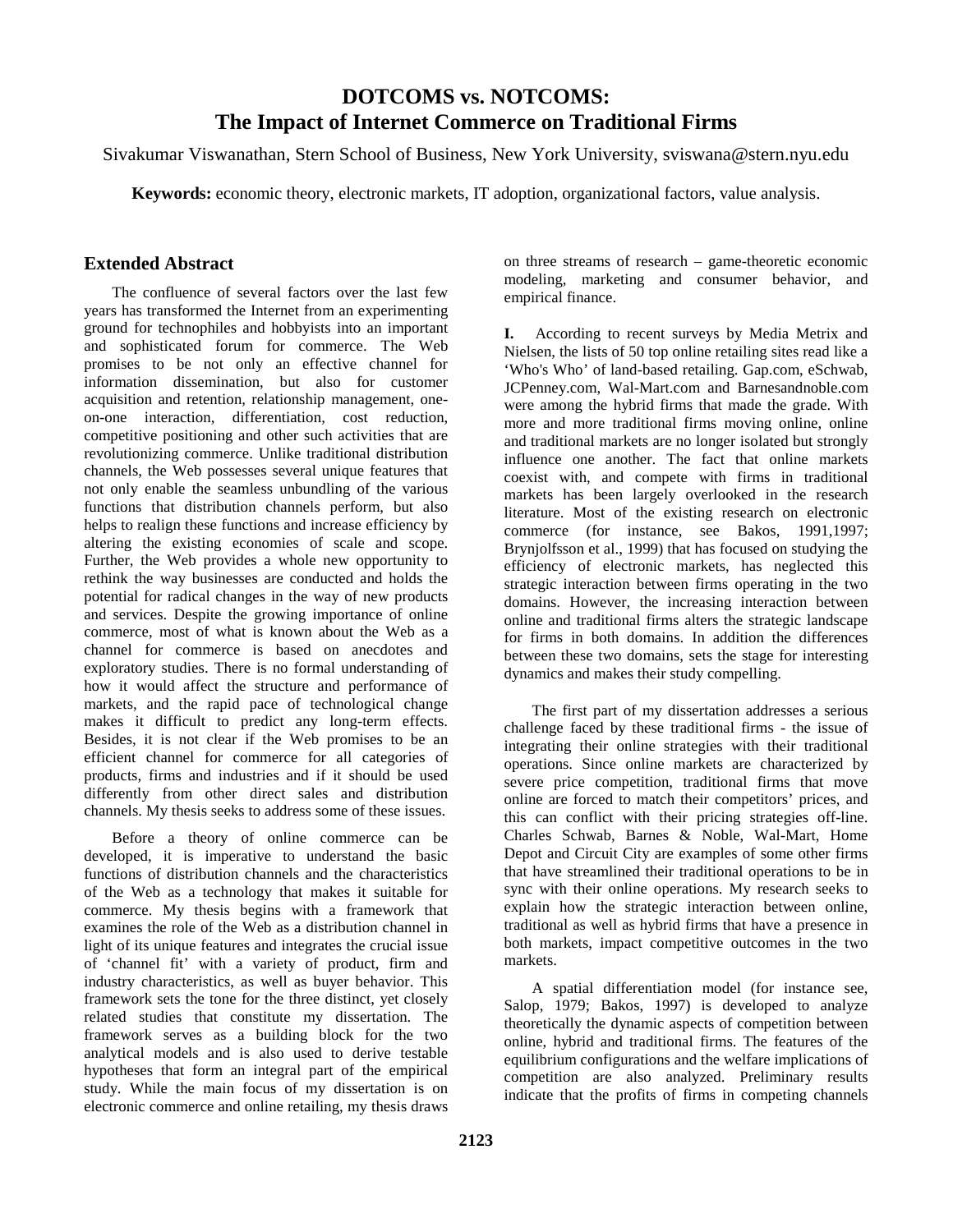increase as they differentiate themselves as much as possible from each other, and by differentiating themselves based on the characteristics over which consumers have the maximum variety in relative valuations.

The choice of the factors of differentiation, however, is crucial, as are the relative sizes of the online and offline markets. The results also indicate that neglecting the impact of traditional markets on online firms risks oversimplification, and might lead to incorrect prescriptions to both offline and online firms. I also propose to extend the above model to incorporate other pertinent differences between online and traditional markets, such as search and inspection costs and network externalities.

**II.** Despite all the glamour of the Web and electronic commerce, moving online is a more complex decision than it appears. With electronic commerce still a novel phenomenon, most firms are trying to come to grips with the uncertainties, pitfalls and above all, the benefits involved. The effervescent nature of the Web and its users, the lack of barriers to entry, the difficulty of locking-in customers, are just some of the issues that online firms have to deal with. While online start-ups have little to lose, well-established land-based firms are caught in a quandary – they risk antagonizing their existing channel members and cannibalizing their offline sales if they move online, and a possible threat of annihilation if they don't. Intense price competition and shifts in consumer preferences, are some other factors that firms have to deal with. With online retailing experiencing explosive growth land-based firms are faced with several challenges.

The second part of my dissertation seeks to develop formal models to address these specific issues. What is the optimal timing of adoption of online retailing for a 'brick-and-mortar' firm? What is the optimal configuration (right mix of channels) for a hybrid firm? Should a land-based firm increase its investments in traditional operations, so as to enable it compete better? The focus, here, is on a 'brick-and-mortar' firm's decision to establish a significant online retailing presence with consideration to various factors, like the characteristics of the technology, product, firm and industry that influence the optimality of the outcomes. These issues falls under a broad-class of problems that relate to a firm's decision to invest in new products and technologies that have uncertain returns (for instance, see Gaimon, 1989; Reinganum, 1981; Barua et al., 1991; Clemons et al., 1992).

The initial model will examine the decision of a monopolistic firm to adopt online retailing, given the tradeoffs that it faces. Subsequently, I propose to develop a dynamic game-theoretic model to analyze a firm's decision to adopt online retailing given the existence of a competitor. The model will formalize the strategic adoption by the duopoly, with each firm required to choose a time of adoption. This model of competition will help capture explicitly the impact of one firm's adoption decision on the other's time of adoption and profitability. In addition it would also help analyze the endogenous nature of the firm's incentives to be a leader or follower given its efficiency in terms of technology, infrastructure, brand-equity etc. The impact of differential customer valuations of channels, differential technological efficiencies, differential brand-power, and the first-mover advantages, on the optimal timing and optimal choice of channel configurations are also analyzed.

**III.** The stock prices of traditional firms that have moved online have seen dramatic increases. Most of the traditional firms whose stock prices have been surging on the news of their online retailing efforts have been around for long and operate in well-established markets. While the Web is definitely a viable channel for commerce, it remains to be seen if moving online promises dramatic growths for all such firms, or if certain categories of firms stand to benefit more than others. Evidence suggests that while the market rewards firms that move online, the benefits that accrue to firms may differ depending on various product, firm and industry-related factors.

The final part of my dissertation proposes to analyze the impact of these various factors on the value-addition for firms moving online and their suitability for online retailing, using an event-study methodology. Event studies examine the effects of announcements of economic events on the security returns of firms and have been widely used in finance, economics, accounting and organizational studies to analyze the impact of corporate events. Due to lack of reliable data their use in IS research is limited (see Koh and Venkatraman, 1991; Subramani and Walden, 1999). My data set consists of over 240 announcements by traditional firms in various industries, that are public (quoted on the NYSE/Nasdaq) and for which the stock prices are available for a substantial period before and after the event(s) under study. The events relate to the firm's online retailing initiatives, including online stores on portals. The data is for the period between January 1998 and December 1999 and is compiled primarily from the leading new sources – PR Newswire, Business Wire and 'Hoover's Online' database. The data set is unique for its depth and coverage of events related to online retailing and can also be used to test theories relating to firms' choice of a distribution channel or adoption of an innovation.

A pilot study indicates that overall, significant positive abnormal returns accrue to firms' online retailing initiatives. However, some of the firm, industry and product related characteristics identified in the framework, including intensity of competition, order of entry, brand-equity, type of product, have a significant impact on the abnormal returns that accrue to such firms.